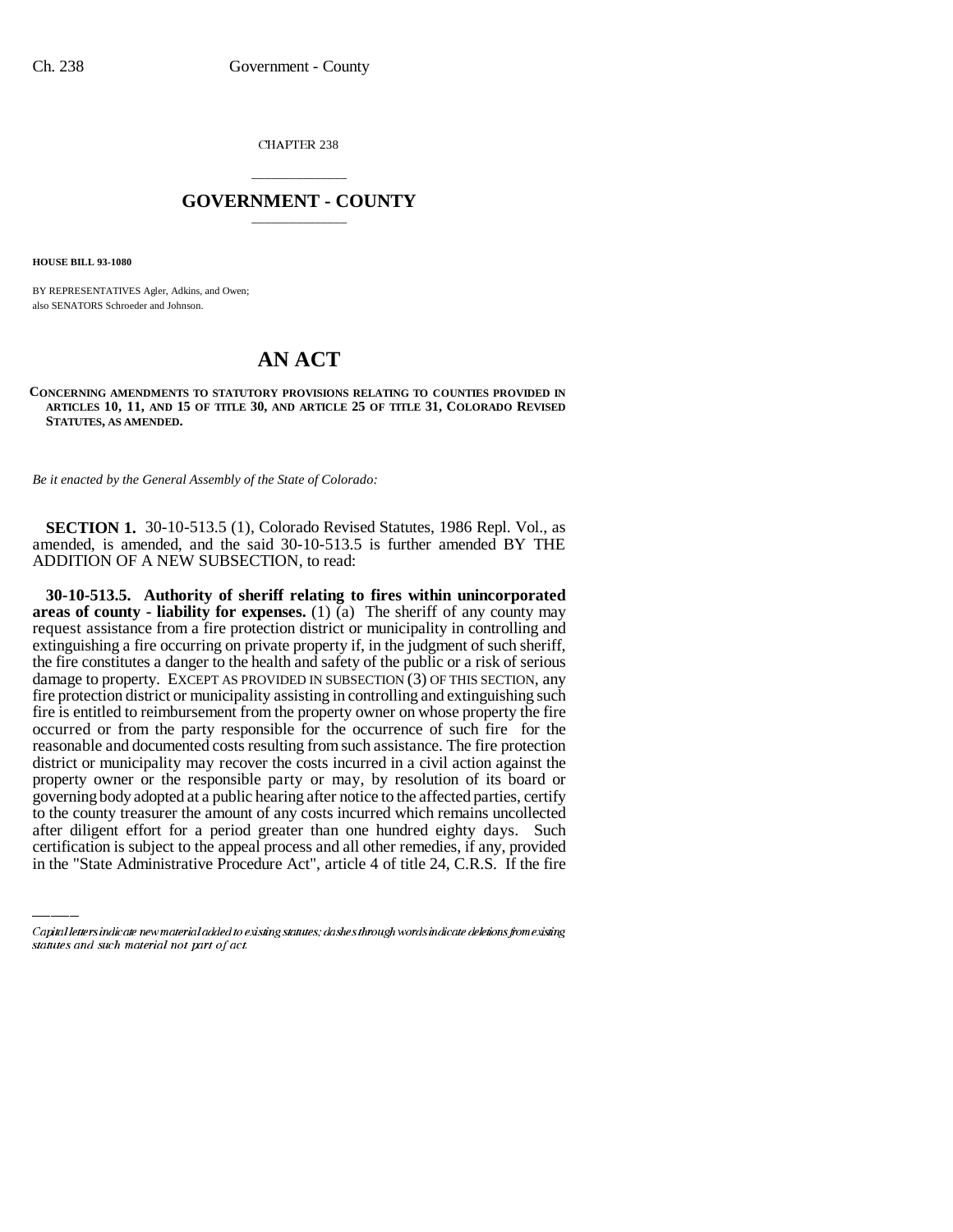protection district or municipality prevails, the amount certified shall be collected by the treasurer in the same manner as taxes are authorized to be collected pursuant to section 39-10-107, C.R.S. To defray the costs of collection, the treasurer shall be authorized to charge an amount equal to ten percent of the amount collected.

(b) For purposes of this subsection (1), "fire occurring on private property" means:

(I) A fire occurring on property within a county having a population of two hundred thousand or more and not located within a fire protection district or municipality providing fire protection services.

(II) A commercial or industrial fire occurring on property within a county regardless of its population and not located within a fire protection district or municipality providing fire protection services.

(3) ANY PROPERTY OWNER WHO DESIRES TO CONDUCT A CONTROLLED BURN OF A STRUCTURE OR BUILDING LOCATED ON SUCH PROPERTY SHALL NOTIFY THE COUNTY SHERIFF OF THE DATE WHEN SUCH CONTROLLED BURN WILL BE CONDUCTED. ANY PROPERTY OWNER PROVIDING SUCH NOTIFICATION SHALL NOT BE LIABLE FOR ANY COSTS UNDER THIS SECTION RESULTING FROM THE RESPONSE BY A FIRE PROTECTION DISTRICT OR MUNICIPALITY TO SUCH CONTROLLED BURN DUE TO ANY PERSON INFORMING OR WARNING SUCH DISTRICT OR MUNICIPALITY OF THE FIRE ARISING FROM SUCH BURN.

**SECTION 2.** 30-15-402, Colorado Revised Statutes, 1986 Repl. Vol., is amended to read:

**30-15-402. Violations - penalty.** (1) Any person who violates any county ordinance adopted pursuant to this part 4 commits a class 2 petty offense and, upon conviction thereof, shall be punished by a fine of not more than three hundred dollars for each separate violation. If authorized by the county ordinance, the penalty assessment procedure provided in section 16-2-201, C.R.S., may be followed by any arresting law enforcement officer for any such violation. As part of said county ordinance authorizing the penalty assessment procedure, the board of county commissioners may adopt a graduated fine schedule for such violations. Such graduated fine schedule may provide for increased penalty assessments for repeat offenses by the same individual.

(2) IN ADDITION TO THE PENALTIES PRESCRIBED IN SUBSECTION (1) OF THIS SECTION, PERSONS CONVICTED OF A VIOLATION OF ANY ORDINANCE ADOPTED PURSUANT TO THIS PART 4 ARE SUBJECT TO A SURCHARGE OF TEN DOLLARS. THESE SURCHARGES SHALL BE PAID TO THE CLERK OF THE COURT BY THE DEFENDANT. EACH CLERK SHALL TRANSMIT THE MONEYS TO THE COURT ADMINISTRATOR OF THE JUDICIAL DISTRICT IN WHICH THE OFFENSE OCCURRED FOR CREDIT TO THE VICTIMS AND WITNESSES ASSISTANCE AND LAW ENFORCEMENT FUND ESTABLISHED IN THAT JUDICIAL DISTRICT PURSUANT TO SECTION 24-4.2-103, C.R.S.

**SECTION 3.** 30-15-408, Colorado Revised Statutes, 1986 Repl. Vol., is amended to read:

**30-15-408. Disposition of fines and forfeitures.** All fines and forfeitures for the